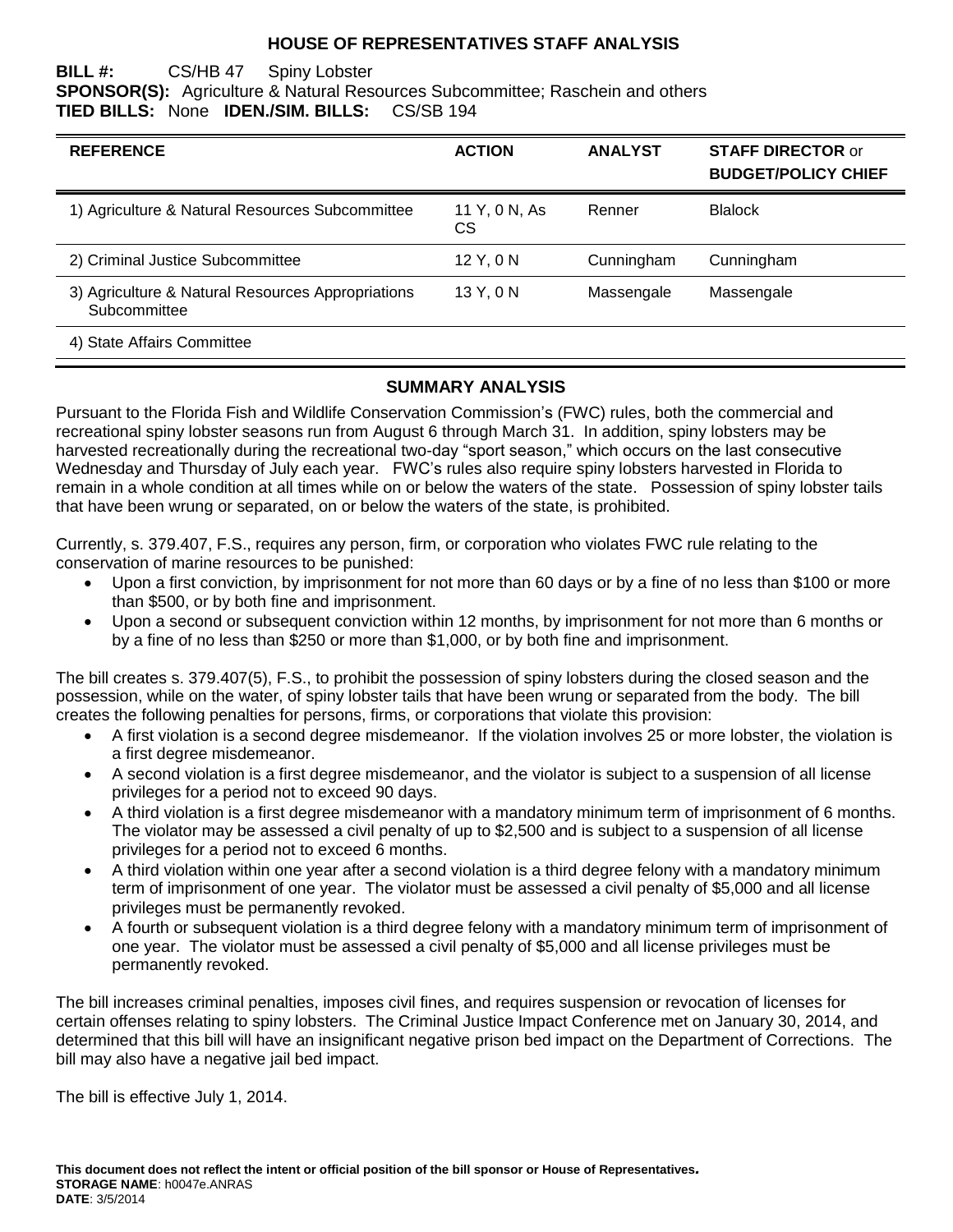## **FULL ANALYSIS**

## **I. SUBSTANTIVE ANALYSIS**

## A. EFFECT OF PROPOSED CHANGES:

## **Spiny Lobsters**

One hundred percent of spiny lobsters commercially harvested $<sup>1</sup>$  in the U.S. come from Florida, with</sup> approximately 90 percent harvested in the Florida Keys.<sup>2</sup> Chapter 379, F.S., imposes regulations to ensure the long-term sustainability of the spiny lobster, including regulations that require licensure, establish closed seasons and areas, create a lobster trap certificate program, and that impose minimum size limits, gear restrictions, and trap specifications. The Florida Fish and Wildlife Conservation Commission (FWC) regulates spiny lobster fishing that occurs in Florida waters.<sup>3</sup>

#### Harvest Season

 $\overline{\text{According to FWC}}$ 's rules, both the commercial and recreational<sup>4</sup> spiny lobster seasons run from August 6 through March 31.<sup>5</sup> Consequently, no person is allowed to harvest, attempt to harvest, or have in his possession, regardless of where taken, any spiny lobster during the closed season of April 1 through August 5 of each year. <sup>6</sup> FWC's rules provide one exception to this prohibition by allowing spiny lobsters to be harvested recreationally during the recreational two-day "sport season," which occurs on the last consecutive Wednesday and Thursday of July each year.<sup>7</sup>

#### Wrung Tails

FWC's rules require spiny lobsters harvested in Florida to remain in a whole condition at all times while on or below the waters of the state.<sup>8</sup> Possession of spiny lobster tails that have been wrung or separated, on or below the waters of the state, is prohibited.<sup>9</sup>

#### **Penalties**

Section 379.407, F.S., requires any person, firm, or corporation who violates any provision of ch. 379, F.S., or any FWC rule relating to the conservation of marine resources to be punished:

- Upon a first conviction, by imprisonment for not more than 60 days or by a fine of no less than \$100 or more than \$500, or by both fine and imprisonment.
- Upon a second or subsequent conviction within 12 months, by imprisonment for not more than 6 months or by a fine of no less than \$250 or more than \$1,000, or by both fine and imprisonment.

A court must assess additional penalties against any commercial harvester convicted of major violations.<sup>10</sup> For purposes of spiny lobster, a major violation is a violation of statute or FWC rules that involves more than 100 illegal spiny lobsters. In such instances, the court must impose an additional penalty of \$10 for each illegal spiny lobster, or part thereof, involved in the violation.<sup>11</sup>

Section 379.407(2), F.S. <sup>11</sup> *Id*.

 $\overline{a}$ <sup>1</sup> "Harvest" means the catching or taking of spiny lobster by any means whatsoever, followed by a reduction of such spiny lobster to possession. Spiny lobsters that are caught but immediately returned to the water free, alive and unharmed are not harvested. In addition, temporary possession of a spiny lobster for the purpose of measuring it to determine compliance with the minimum size requirements does not constitute harvesting, provided that it is measured immediately after taking, and immediately returned to the water free, alive and unharmed if undersized. Rule 68B-24.002(6), F.A.C.

 $2$  FWC 2014 analysis. On file with the Agriculture & Natural Resources Subcommittee.

<sup>3</sup> *Id*.

<sup>&</sup>lt;sup>4</sup> In Florida, in order to commercially harvest spiny lobster, a person must possess a Saltwater Products License, a Restricted Species Endorsement, and either a Spiny Lobster Endorsement (C) or a Lobster Dive Endorsement (CD). Recreational harvesting requires a valid recreational saltwater fishing license and a spiny lobster permit. FWC 2014 analysis. On file with the Agriculture & Natural Resources Subcommittee.

<sup>5</sup> Rule 68B-24.005(1), F.A.C.

<sup>6</sup> *Id*.

<sup>&</sup>lt;sup>7</sup> During the two-day sport season, persons may not harvest spiny lobster by any means other than by diving or with the use of a bully net or hoop net. In Monroe County, persons may not harvest spiny lobster by diving at night (from one hour after official sunset until one hour before official sunrise), or in or from the waters of John Pennekamp Coral Reef State Park. Rule 68B-24.005(2), F.A.C.  $8$  Rule 68B-24.003, F.A.C.

<sup>9</sup> *Id*. Unless the spiny lobster are being imported pursuant to Rule 68B-24.0045, F.A.C., or were harvested outside the waters of the state and the wringing or separation was pursuant to a federal permit allowing such wringing or separation.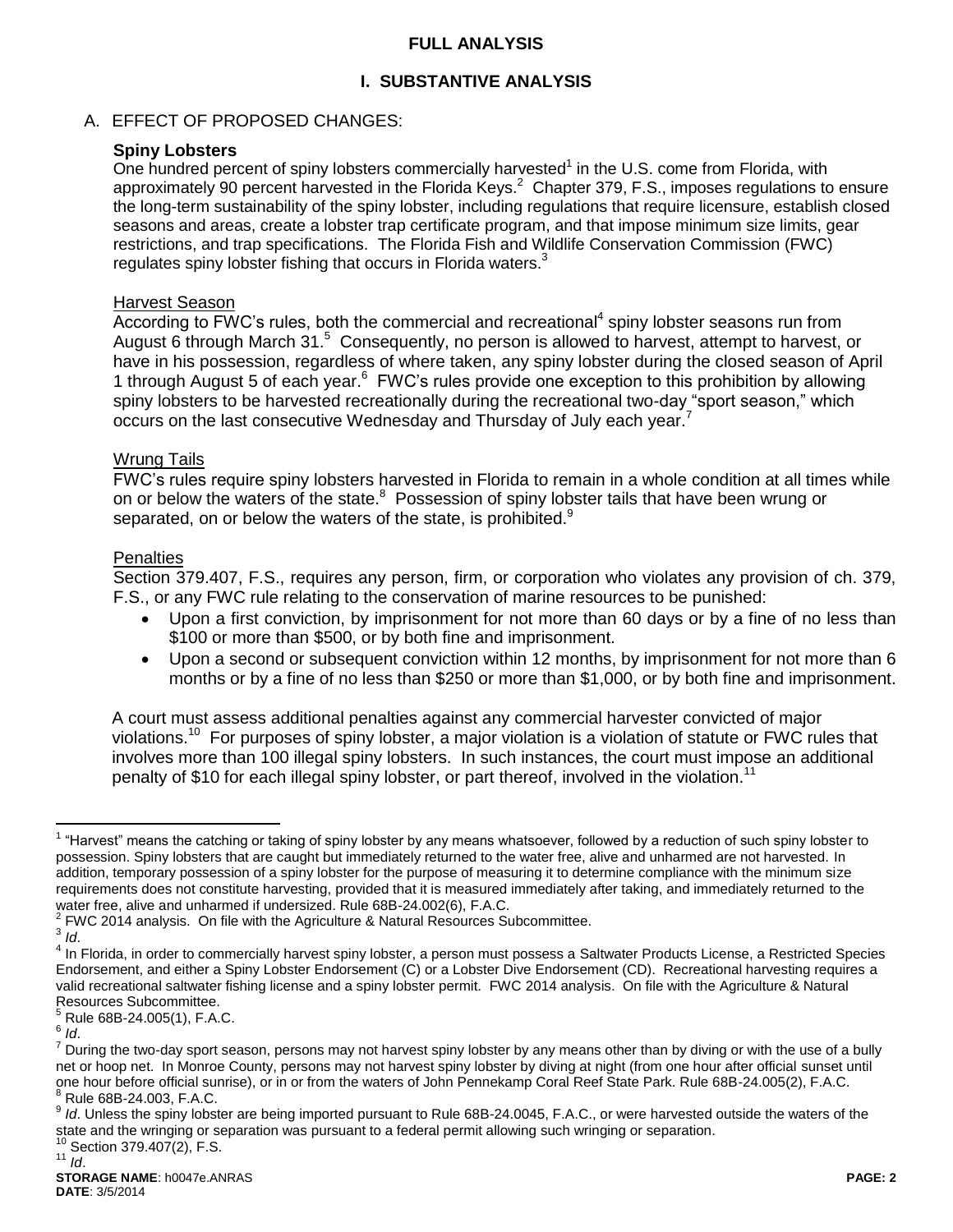## **Effect of the Bill**

The bill creates s. 379.407(5), F.S., to specify that it is a major violation to possess spiny lobster during the closed season or, while on the water, to possess spiny lobster tails that have been wrung or separated from the body, unless the possession is allowed by FWC rule. Any person, firm, or corporation that violates this provision is subject to the following penalties:

- A first violation is a second degree misdemeanor.<sup>12</sup> If the violation involves 25 or more lobster, the violation is a first degree misdemeanor. $13$
- A second violation is a first degree misdemeanor, and the violator is subject to a suspension of all license privileges for a period not to exceed 90 days.
- A third violation is a first degree misdemeanor with a mandatory minimum term of imprisonment of 6 months. The violator may also be assessed a civil penalty of up to \$2,500 and is subject to a suspension of all license privileges for up to six months.
- A third violation within one year after a second violation is a third degree felony<sup>14</sup> with a mandatory minimum term of imprisonment of one year. The violator must also be assessed a civil penalty of \$5,000 and all license privileges must be permanently revoked.
- A fourth or subsequent violation is a third degree felony with a mandatory minimum term of imprisonment of one year. The violator must also be assessed a civil penalty of \$5,000 and all license privileges must be permanently revoked.

The bill also amends s. 379.401, F.S., to conform a cross-reference.

B. SECTION DIRECTORY:

**Section 1.** Amends s. 379.407, F.S., relating to penalties for certain violations relating to spiny lobsters.

**Section 2.** Amends s. 379.401, F.S., conforming a cross-reference.

**Section 3.** Provides an effective date of July 1, 2014.

# **II. FISCAL ANALYSIS & ECONOMIC IMPACT STATEMENT**

- A. FISCAL IMPACT ON STATE GOVERNMENT:
	- 1. Revenues:

Although there is an increase in assessed fines based on certain offenses relating to spiny lobsters, the number of potential violators is unknown. Therefore, the amount of revenue to be collected by the Fish and Wildlife Conservation Commission is indeterminate.

2. Expenditures:

The Criminal Justice Impact Conference met on January 30, 2014, and determined that this bill will have an insignificant negative prison bed impact on the Department of Corrections.

<sup>13</sup> A first degree misdemeanor is punishable by up to one year in county jail and a \$1,000 fine. Sections 775.082 and 775.083, F.S.

**STORAGE NAME**: h0047e.ANRAS **PAGE: 3** <sup>14</sup> A third degree felony is punishable by up to five years imprisonment and a \$5,000 fine. Sections 775.082 and 775.083, F.S.

 $\overline{a}$  $12$  A second degree misdemeanor is punishable by up to 60 days in county jail and a \$500 fine. Sections 775.082 and 775.083, F.S.